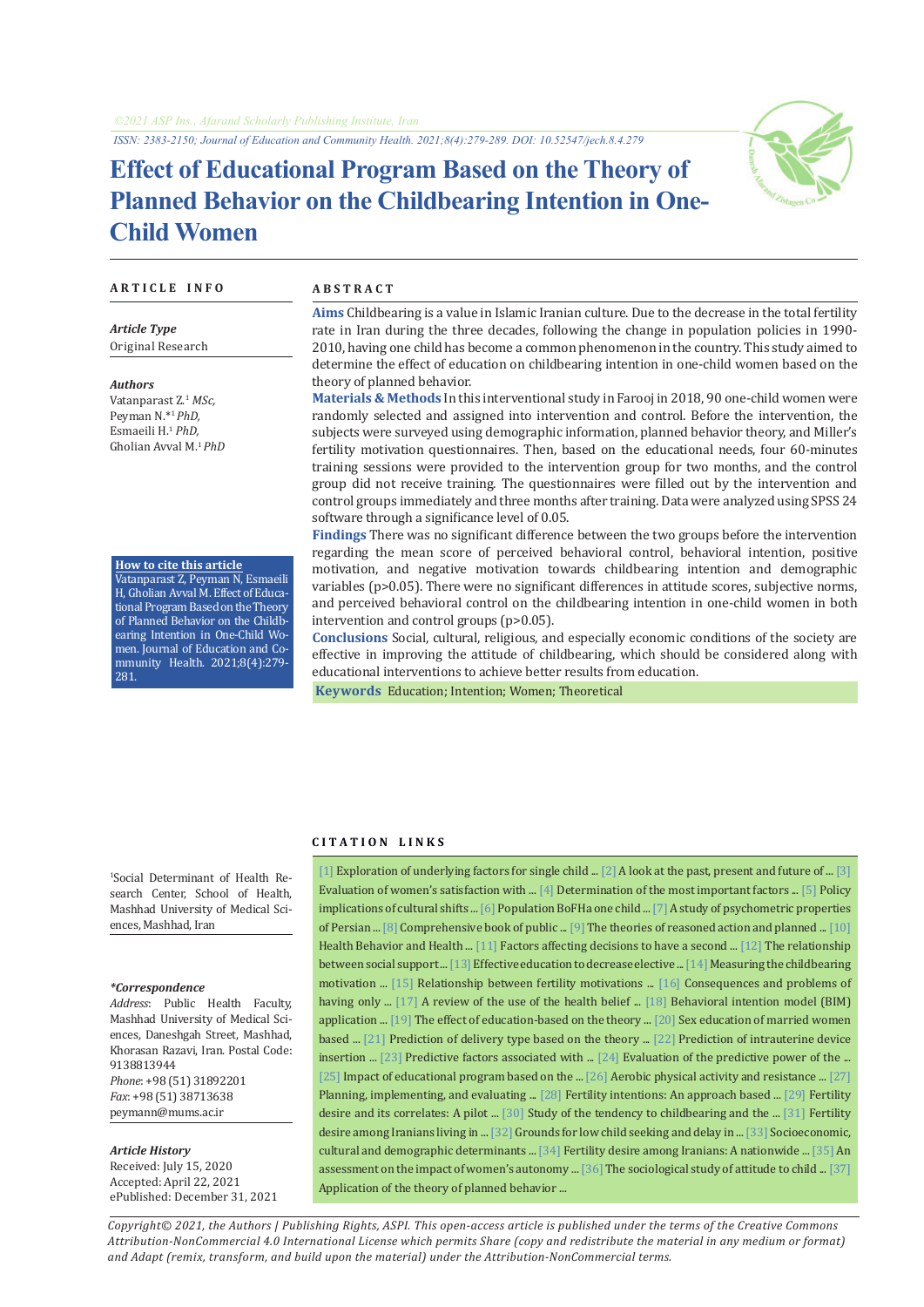#### **Effect of Educational Program Based on the Theory of Planned … 280 Introduction**

The rapid decline in fertility in Iran is one of the exceptions in the world over the past decades. A fertility rate of less than 2 indicates the content of couples to have one child [1]. Based on the population and housing census in 2016-2017, changing the demographic structures and attitudes of families towards childbearing in recent decades and the implementation of birth control policies during 1990-2010 have caused a significant reduction in household size and population growth rate. It is predicted that the annual population growth of Iran will reach 1 in 2011-2031 due to the fertility decline below the successor level (1/2 child for each couple). Undoubtedly, the fertility rate with the current trend will reduce the active and dynamic population and increase the elderly population and the resulting costs [2]. Even with incentive policies to increase childbearing, the number of older people will not change in the future, and only their percentage will change [3]. Contrary to previously thought, fertility changes and a positive attitude towards having one child are due to economic issues. Cultural and social factors also play a major role in this area [4].

Many factors can play a role in the tendency to have one child. The changes in values and attitudes toward fertility in Iran over the past few decades have influenced the decisions and actions of individuals and families, especially women. The new generation considers childbearing to be costly and an obstacle to comfort and development. Parents no longer find their emotional desires toward childbearing, and they do not want to have more children; so now we are witnessing the spread of the phenomenon of having one child [5].

Following these changes, demographic experts issued warnings for planning to maintain fertility rates at the successor level. Planning to change childbearing behavior among married people requires familiarity with the target community. Therefore, recognizing their ideas, interpretations, meanings, and perceptions of childbearing and parenting, processes, interactions and mechanisms of intention and decision-making in the family about the time of pregnancy and the number of children, knowledge, emotions, concerns, and perceptions of people with the same experiences, and attitudes demographic encouraging childbearing are important [6].

**Journal of Education and Community Health Fall 2021, Volume 8, Issue 4** Indeed, the purpose of these statements is to remind that childbearing should be considered both individually and socially. In this regard, the laws and regulations, social, economic, and political factors changing this phenomenon in a society should be considered. Still, motivation, ideas, tendencies, preferences, and attitudes in individuals are important. A positive attitude towards childbearing leads to early and more childbearing, while a negative attitude in this regard reduces fertility. In addition, the first important factor in shaping a person's

intention and decision to have children is an attitude, and a positive attitude is a precondition for childbearing [7]. Patterns and theories are guidelines for health education and health promotion activities [8]. One of them is the theory of planned behavior. According to this theory, the most important determinant of a person's behavior is behavioral intention. The determinants of behavioral intention in this theory are the three factors of attitude (belief in the results of behavior and evaluation of these results leads to the formation of attitude), abstract norms (influenced by one's beliefs about the expectations of others as well as one's motivation to meet those expectations) and perceived behavioral control (includes the degree to which a person feels about whether or not to perform a behavior is under his or her control and is described by two factors: controlling beliefs and perceived ability). Perceived behavioral control and intention directly predict behavior. Attitude, abstract norms, and perceived behavioral control are independent predictors of intention [9]. This model has been used more than any other model to adopt healthy behaviors such as quit cessation, quitting drinking alcohol, exercise, breastfeeding, substance abuse, sexually transmitted diseases, AIDS prevention behaviors, etc. According to this theory, the most important determinant of behavior is the intention of a person's behavior. The main determinants of behavioral intention are attitudes toward behavior and abstract norms associated with behavior.

The results of various studies on preventive behaviors using the theory of planned behavior indicate that educational intervention using this theory has been effective in behavior adoption [10].

A study by Lukšík *et al*. in Slovakia on deciding to have a second child based on planned behavior reveals that TPB's psychological model effectively explains the role of attitude, abstract norms, and perceived behavioral control in childbearing [11].

According to various studies, the intention to have children is the same conditional choice of individuals to have children, which is related to the couple's attitude toward parenthood and their perception of their living conditions. Infertility, marriage time, socio-economic status of the family, employment of women, childcare policies, stability in marital relationships, preparing to be a parent, education level, pressure from others and having parenting experience as well as the experience the childbearing of others are the factors affecting the intention and fertility behavior of couples, especially women [12].

Indeed, childbearing behavior is a behavior that is less likely to occur through the impact of educational intervention during three months, unless a fundamental change in the attitude of couples, especially women. The decision to have children is a joint decision between couples. However, women ultimately play a major role in pregnancy and childbearing, so this group's study was carried out.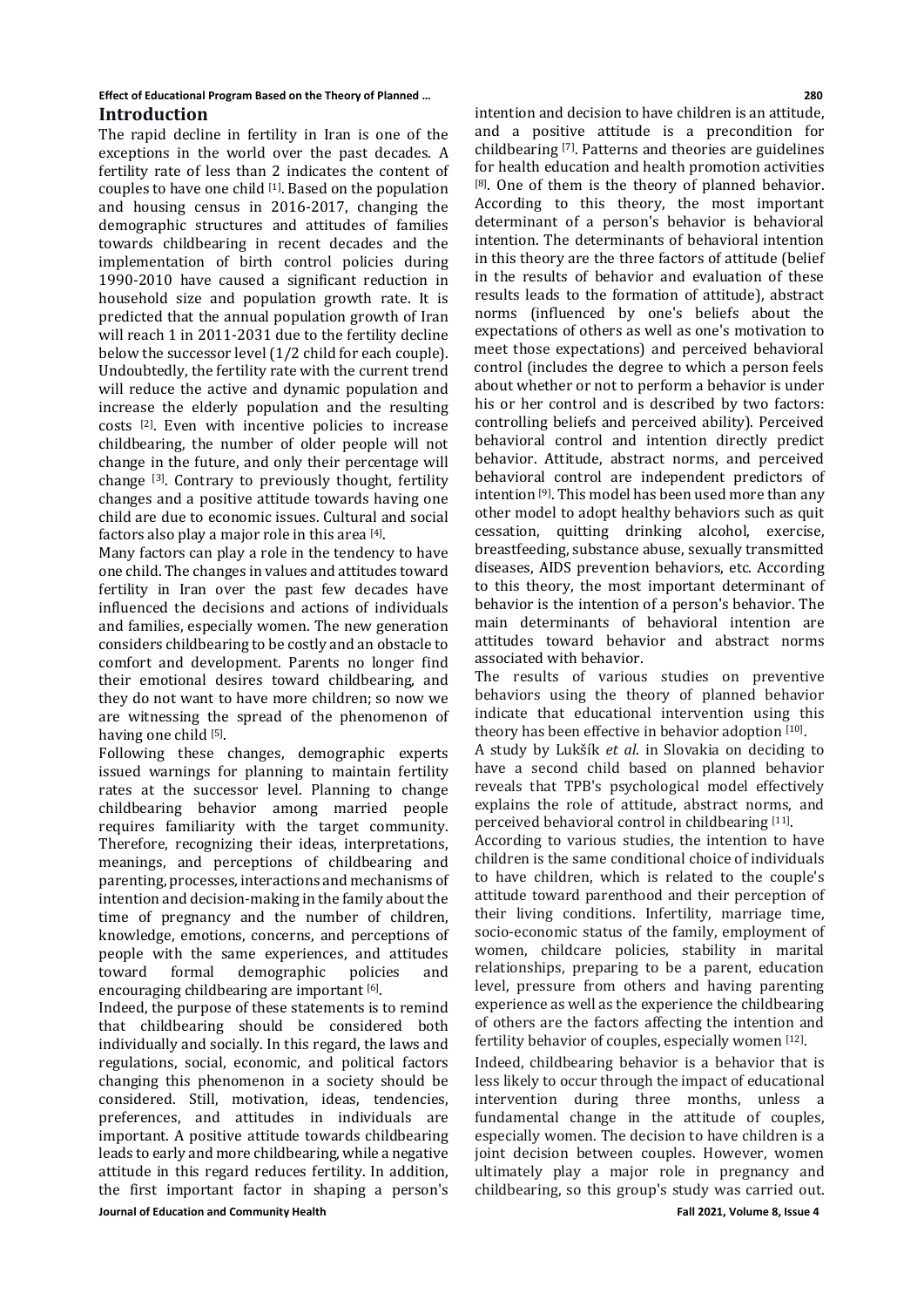Since studies based on this model have shown the effect of the educational interventions in this area, this study aimed to determine the effect of education on childbearing intention in one-child women based on the theory of planned behavior in Farooj in 2018.

# **Materials and Methods**

This interventional study was conducted for six months in 2018-2019 in Farooj City, Iran. The statistical population was one-child women aged 15- 40. Inclusion criteria include willingness to participate in the study, having a child aged at least one year, 11 months, and 29 days, ability to read and write, Iranian nationality, living in the city of Farooj, and no contraindications for re-pregnancy and having the ability to fertility. Exclusion criteria also included not answering questions for any reason and being absent from more than one training session. The sample size was 39 people in each group, based on the study of the Sanavi *et al*. [13], considering the mean and standard deviation of the studied trait in both groups, 95% confidence level, and 80% power of the formula for comparing the means in the two groups. According to the statistical drop, 45 subjects for each control and intervention group were determined (n=90).

To determine the samples of intervention and control groups to implement the training program based on the theory in the first stage, out of the eight comprehensive health service centers, two centers were randomly selected as the experimental and control groups by drawing lots (Comprehensive Health Service Center No. 2 and Center No. 6). These centers were close to each other, and participants could not contact each other to prevent bias. Fortyfive people for each group were randomly selected considering the statistical loss and were invited to participate in the research during a telephone call (Figure 1). To comply with ethical permissions, the participants provided the necessary explanations and assured that their participation was voluntary<br>and could cancel participation. There was no and could cancel participation. statistically significant difference between the study groups regarding demographic variables (p>0.05).



**Figure 1)** CONSORT 2010 Flow Diagram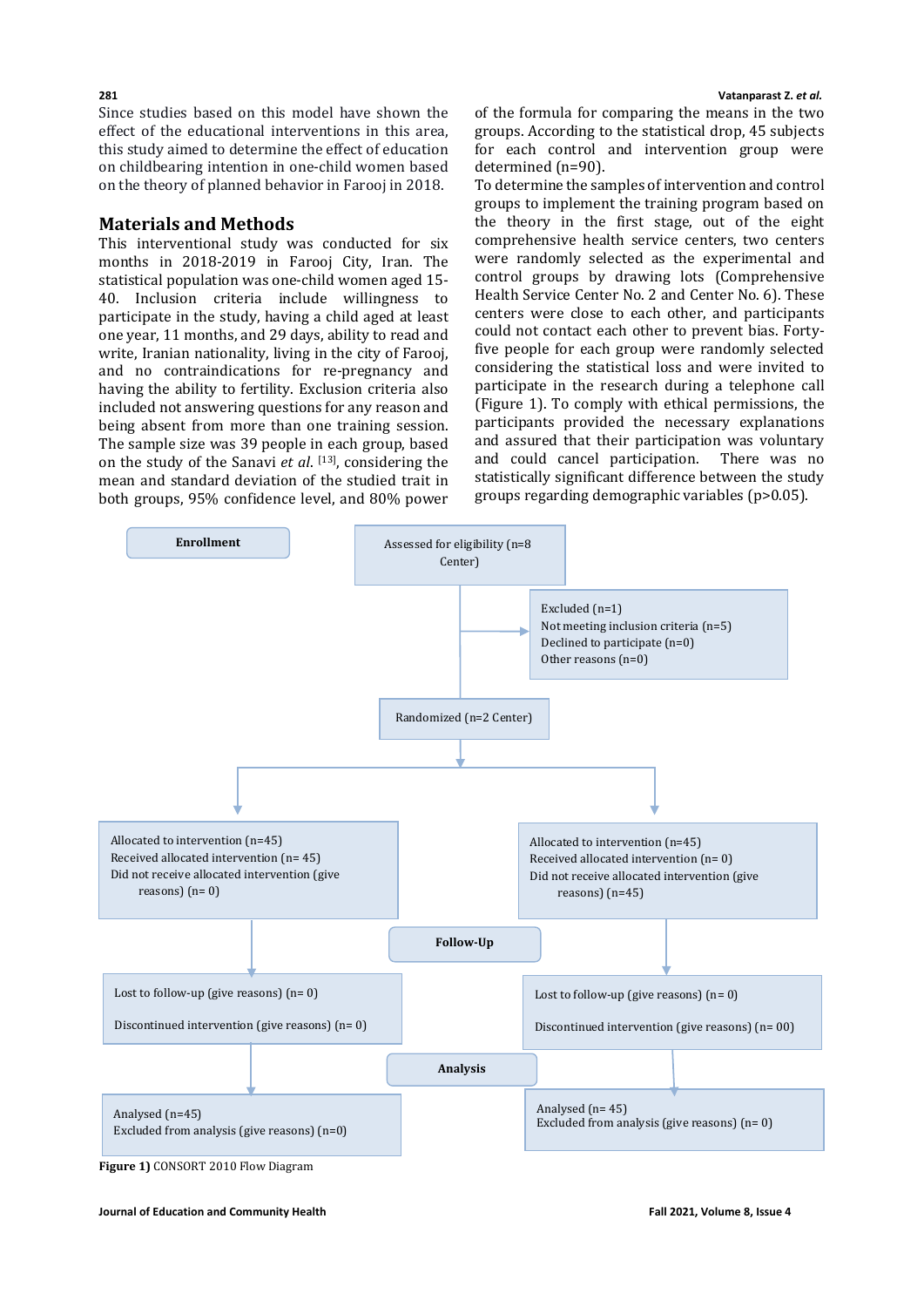Then, regarding the research aims, the demographic and childbearing questionnaires, planned behavior theory, and fertility motivation questionnaires were filled out by interviewing the subjects for 25 minutes. The demographic and childbearing information questionnaire consisted of 20 questions that were prepared by professors' survey, and the questions were prepared in two parts: demographic items (n=7) including age, occupation, and education of couples and household income; and items of childbearing characteristics (n=13) including the age of marriage, the lifespan of married life, age at first pregnancy, first gestational age, history of abortion, stillbirth, child death, child disability, history of infertility, the current method of contraception, the desired number of children from the perspective of the couple, and the reasons to the willingness or unwillingness to childbearing.<br> **Researcher-made** Planned

**Researcher-made Planned Behavior Questionnaire:** A researcher-made questionnaire was used to assess the constructs of the planned behavior theory. This tool has 25 items in 4 sections: attitude (9 items), abstract norm (9 items), perceived behavioral control (5 items), and behavioral intention (2 items). Each item was scored based on the Likert scale from I strongly disagree to strongly agree. The options of the scale were scored from 1 to 5. Items 1, 3, 5, 6, 8, and 9 of the attitude section were scored from right to left, and items 4 and 7 were scored reversely.

Therefore, the maximum score that a person could get from this section was 37, and the minimum was 17. Questions 2 to 9 were scored from right to left in the abstract norm section, and item 1 was scored reversely. Therefore, the maximum score that a person could get from this section was 41, and the minimum was 13. In the perceived behavioral control section, items 1, 4, and 5 were scored from right to left, and items 2 and 3 were scored reversely; therefore, the maximum score that a person could get from this section was 17, and the minimum score was 13. In the behavioral intention section, the maximum score that a person could achieve was 10, and the minimum score was 2. To confirm the validity of this questionnaire, face and content validity (CVI & CVR) were used; so that the questionnaire was provided to specialists, professors, and Ph.D. students in the field of health education and health promotion, and their opinions were evaluated for determining the content and face validity, clarity of linguistic appropriateness, the scale of scoring the items and the number of the items. At this stage, the subjects filled out ten questionnaires. After summarizing experts' opinions to ensure the clarity of the questions, a content validity ratio was used. According to the minimum standard values provided for the experts in the Lawshe table, the minimum value for ten experts is 0.62, which was calculated for each item and all constructs, and compared with the standard value. The items with lower values were removed. In this

study, the content validity ratio for the constructs of attitude (0.74), abstract norm (0.82), perceived behavioral control (0.80), and behavioral intention (0.90) was obtained.

After determining and calculating the CVR, the content validity index was also calculated using the CVI formula, and this index was calculated for the constructs of attitude (0.97), abstract norm (0.97), perceived behavioral control (0.96), and behavioral intention (0.90). An internal correlation method was used to determine the reliability of the instrument. For this purpose, 30 people in the community, who did not enter the main study, filled out the questionnaires, and reliability was calculated using Cronbach's alpha coefficient. Cronbach's alpha test values for attitude structure (0.67), abstract norm (0.75), perceived behavioral control (0.69), and behavioral intention were calculated (0.80), and final Cronbach's alpha was 0.73.

**Miller's Fertility Motivation Questionnaire:** In addition to the researcher-made questionnaire, *Miller's* Fertility Motivation Questionnaire (53 items) was used to assess behavioral intention. It includes two parts: positive motivations (34 questions) and negative motivations (19 questions), and its validity and reliability have already been confirmed in Iran. This questionnaire is adjusted based on a 4-point Likert scale from the strongly agree to strongly disagree range. Each option of the items was scored from 1 to 4. Questions were scored from right to left. This questionnaire was used to assess the positive and negative motivation of the person in the decision to pre-pregnancy because these two variables can be related to the intent of pregnancy behavior  $[14]$ . The positive motivations factor included 34 items consisting of the joy of pregnancy, birth, and childhood (6 items), traditional perspective (6 items), satisfaction with parenting (6 items), feeling of need and survival (5 items), and instrumental use of the child (11 items). The Persian version of this questionnaire was modified to make it suitable for use in Iranian society. Seven items have been added to the positive motivations of the Miller questionnaire, which are taken from qualitative studies [15] to adapt this questionnaire to Iranian culture. Negative fertility motivation in the Miller questionnaire includes 19 items consisting of the areas of fear of parenthood (7 items), parental stress (8 items), and child care challenges (4 items). The Fertility Motivation Questionnaire was scored by a 4 point Likert scale through the range of strongly disagree (score 1) to strongly agree (score 4). Khodizadeh *et al*. evaluated the validity and reliability of the instrument using the internal consistency assessment method; the correlation between the data in the two stages of the test was 0.98, and internal consistency of the questionnaire was confirmed with an alpha coefficient of 0.91 for positive motivation and alpha coefficient of 0.94 for negative fertility motivation [15].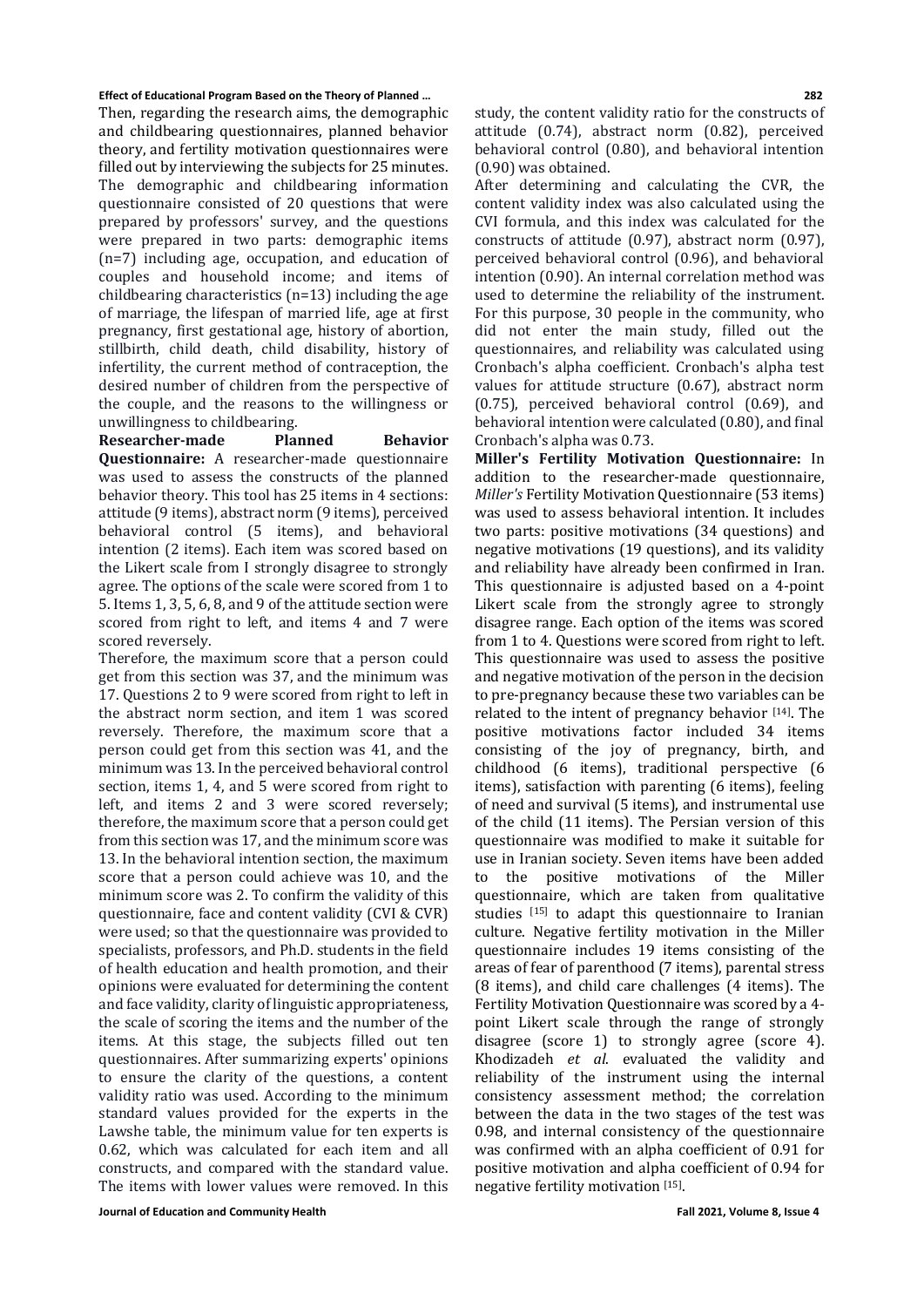The educational content was prepared in the form of an educational package based on planned behavior theory emphasizing the abstract norm structure of this theory, with the highest predictive power for the childbearing intention and training objectives and course. This training package was presented in 4 sessions of 60 minutes over two months. The subjects in both groups completed the pre-test after receiving the necessary information about the study, aims, and duration of the questionnaire filling out. Then training sessions were provided to the experimental group, and the control group did not receive any training. In the training sessions, first, the groupfocused discussion method was used to change the attitude. Visual educational methods were used to improve mothers' attitudes toward childbearing, including installing posters related to the subject in the training class and showing the film. The

#### **283 Vatanparast Z.** *et al.*

educational booklet used was also a booklet on the consequences and problems of having one child [16]. The educational items included an introduction to the importance of childbearing, new demographic policies and their changing reasons, consequences of having one child for the child and parents, consequences of having one child from the perspective of family and society, designing positive and negative motivations affecting reproductive behavior, provide suggested solutions to eliminate negative motivations and expressing the problems and obstacles of reproductive and convincing relatives about it (Table 1). Then, the final evaluation of the sessions was performed immediately after the training and three months after the educational intervention by filling out the questionnaires in the experimental and control groups and comparing them.

**Table 1)** Educational intervention program

| <b>rushe 1)</b> Buudubhur micr vention program<br><b>Sessions</b>                                      | <b>Objectives</b>                                                                                                                                                                                                                                                                                                 | A summary of topics and activities                                                                                                                                                                                                                                                                                                                                                                                                           | <b>Educational Time</b><br>(minutes) |
|--------------------------------------------------------------------------------------------------------|-------------------------------------------------------------------------------------------------------------------------------------------------------------------------------------------------------------------------------------------------------------------------------------------------------------------|----------------------------------------------------------------------------------------------------------------------------------------------------------------------------------------------------------------------------------------------------------------------------------------------------------------------------------------------------------------------------------------------------------------------------------------------|--------------------------------------|
| Introduction on the<br>and new demographic<br>policies and the reason for<br>its change                | - Express their views on having one child<br>importance of childbearing - Mention the positive and negative<br>motivations that affect the intention to<br>childbearing and its impact on your quality of to have children<br>life.<br>- Name five things that most influence their<br>intention to childbearing. | Focused group discussion of<br>participants to share their opinions<br>about having children and intending                                                                                                                                                                                                                                                                                                                                   | 15                                   |
| Consequences of having<br>one child for the child and<br>parents                                       | - State at least 3 cases of one-child<br>complications for the community and explain themes of childbearing and one-child<br>how to prevent it.                                                                                                                                                                   | Showing posters with the                                                                                                                                                                                                                                                                                                                                                                                                                     | 15                                   |
| Consequences of having<br>one child from the<br>perspective of family and<br>society                   | - Share their experiences of having one child<br>with others according to their attitude<br>towards this issue.<br>- Write four experiences of those around a<br>child with the rain of thoughts on the board.<br>- Explain the importance of having children<br>to his wife and relatives.                       | Provide learners' perspectives on the 20<br>benefits of having more than one child<br>for other class participants                                                                                                                                                                                                                                                                                                                           |                                      |
| Positive motivations<br>affecting reproductive<br>behavior                                             | - At least share your lessons from past<br>sessions with friends and neighbors.<br>- To prepare a list of psychological problems<br>of an only child.                                                                                                                                                             | Expressing learners' experiences and<br>positive motivation to childbearing<br>through brainstorming for other<br>participants                                                                                                                                                                                                                                                                                                               | 20                                   |
| Negative motivations<br>affecting reproductive<br>behavior                                             | - Name at least five options of negative<br>motivations and barriers affecting<br>reproductive behavior.                                                                                                                                                                                                          | Distribution of a booklet on the<br>consequences and problems of one<br>child for learners                                                                                                                                                                                                                                                                                                                                                   | 20                                   |
| Provide suggested<br>solutions to eliminate<br>negative motivations                                    | - Describe three ways to prevent<br>psychological problems in an only child<br>based on the consequences and problems of<br>one child booklet.<br>- Be able to make a list of their fears about                                                                                                                   | Watching videos of<br>interviews with single children<br>Watching a few short films<br>$\bullet$<br>about the consequences of having one<br>child                                                                                                                                                                                                                                                                                            | 20                                   |
| Expressing the problems<br>and obstacles of the next<br>pregnancy and convincing<br>relatives about it | over-care for their only child and take action<br>to eliminate them.<br>- Be able to convince her spouse and others<br>about the disadvantages of having one child<br>with good reasons.<br>- Be able to remove obstacles to the next<br>pregnancy with the help of their spouse.                                 | $\bullet$<br>Questions from learners<br>about the points of the consequences<br>and problems of one child booklet<br>Focused group discussion<br>and brainstorming about barriers to a<br>second pregnancy<br><b>Expressing learners' fears</b><br>and concerns about the present and<br>future situation of their only child<br>Announcing the suggested<br>solutions of learners to overcome the<br>fear and anxiety of future pregnancies | 30                                   |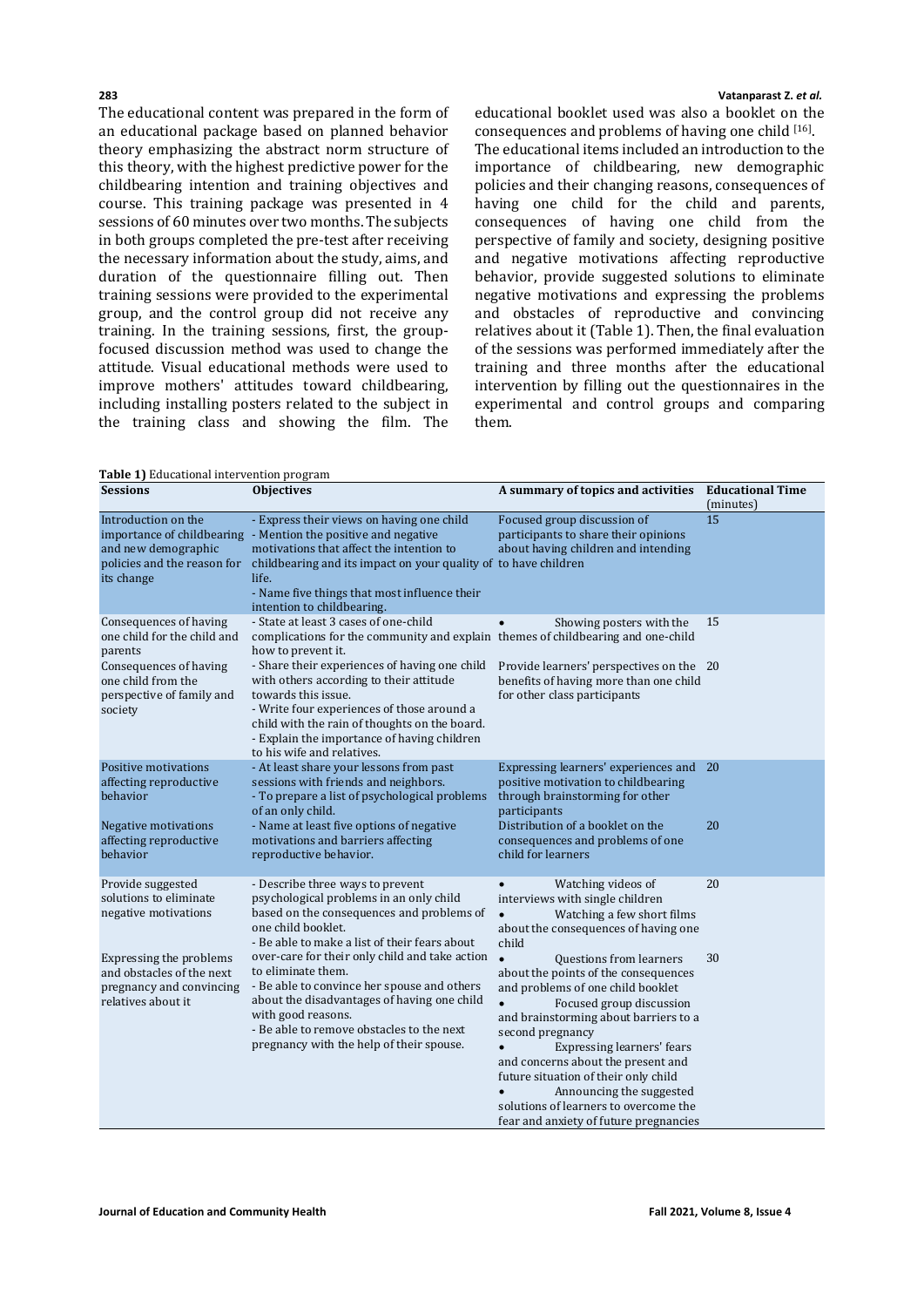Finally, the data were analyzed using SPSS 24 software. Data were analyzed using descriptive and inferential statistical tests, including T-test, linear regression, correlation coefficient, and analysis of variance of repeated observations for variables with normal distribution, and Mann-Whitney and Friedman tests for variables with the abnormal distribution.

# **Findings**

Ninety single women aged 15-40 years in the intervention and control groups were studied. The mean age of the participants in the intervention and control groups were  $25.5\pm5.4$  and  $25.9\pm5.9$  vears, respectively (Table 2). The majority of women in the intervention and control group were housewives (97.8%), and the age of marriage of more than half of women in the intervention (53.3%) and control (68.9%) groups were less than 18 years, and the length of the marriage of most people in both intervention (62.2%) and control (71.1%) groups was between 5-10 years. The type of delivery in both intervention (71.1%) and control (51.4%) groups were mostly normal, and more than half of the women in the intervention group (51.1%) and control group (53.3%) did not use a contraceptive method. There wasn't a significant difference in the studied variables between the intervention and control groups (p<0.05; Table 3).

There was a significant relationship (between the childbearing intention with the variables of attitude (p<0.001), subjective norms (p<0.001) and control (p<0.001) (Table 4), and the predictive power of the abstract norm construct was stronger than other constructs (Beta=0.45).

Analysis of variance of duplicate data for variables with normal distribution and the Friedman test for abnormal distribution were used to investigate the effect of training and comparing the change in the score of theoretical constructs in the two groups in three periods (before the intervention, immediately after the intervention, and three months after intervention). Standardization of the two groups was performed based on demographic characteristics. There was a significant difference between the intervention and control groups in terms of attitude before the intervention (p=0.022), whereas there was no significant difference between the groups immediately and three months after the intervention (p<0.05). There was a significant difference in attitude between the intervention (p<0.001) and control (p=0.002) groups.

There was a significant difference in the abstract norm between the intervention and control groups before the intervention ( $p=0.001$ ), but there was no<br>significant difference between the groups significant difference immediately and three months after the intervention (p<0.05). The mean score of the abstract norm during the study in the intervention group was statistically significant (p<0.001).

There was no significant difference between the intervention and control groups regarding perceived behavioral control scores before, immediately, and three months after the intervention (p<0.05). There was a significant difference in the mean score of<br>perceived behavioral control between the perceived behavioral control between the intervention (p<0.001) and control (p<0.001) groups, before, immediately, and three months after the intervention.

There was no significant difference in the behavioral intention score between the intervention and control groups before, immediately, and three months after the intervention ( $p$ <0.05). There was a significant difference in the mean score of behavioral intention in the intervention group  $(p<0.001)$ , whereas no significant difference was observed in the control group (p>0.05).

The positive motivation score was not significantly different between the intervention and control groups before, immediately, and three months after the intervention ( $p<0.05$ ). There was a significant difference in the mean score of positive motivation in the intervention  $(p<0.001)$  and control  $(p=0.006)$ groups before, immediately, and three months after the intervention (Table 5).

The negative motivation score was not significantly different between the intervention and control groups before, immediately, and three months after the intervention (p>0.05). There was a significant difference in the mean score of negative motivation in the intervention  $(p<0.001)$  and control  $(p=0.006)$ groups before, immediately, and three months after the intervention (Table 5).

| Table 2) Mean±SD of quantitative demographic variables in both intervention and control groups |
|------------------------------------------------------------------------------------------------|
|------------------------------------------------------------------------------------------------|

| - <del>. .</del><br><b>Variable</b>                  | Control group    | Intervention group | <b>Test result</b> |
|------------------------------------------------------|------------------|--------------------|--------------------|
| <b>Female</b> age                                    | $5.92 \pm 25.86$ | $5.42 \pm 25.5$    | $Z^a = -1.02$      |
|                                                      |                  |                    | $p=0.360$          |
| Male age                                             | $9.44 \pm 32.75$ | $4.76 \pm 32.17$   | $Z^a = -0.49$      |
|                                                      |                  |                    | $p=0.620$          |
| The desired number of children in terms of the woman | $0.92 \pm 2.28$  | $0.95 \pm 2.24$    | $Z^a = -0.17$      |
|                                                      |                  |                    | $p=0.860$          |
| The desired number of children in terms of man       | $1.04 \pm 2.08$  | $0.76 \pm 2.04$    | $Z^a = -0.54$      |
|                                                      |                  |                    | $p=0.580$          |

a: Mann-Whitney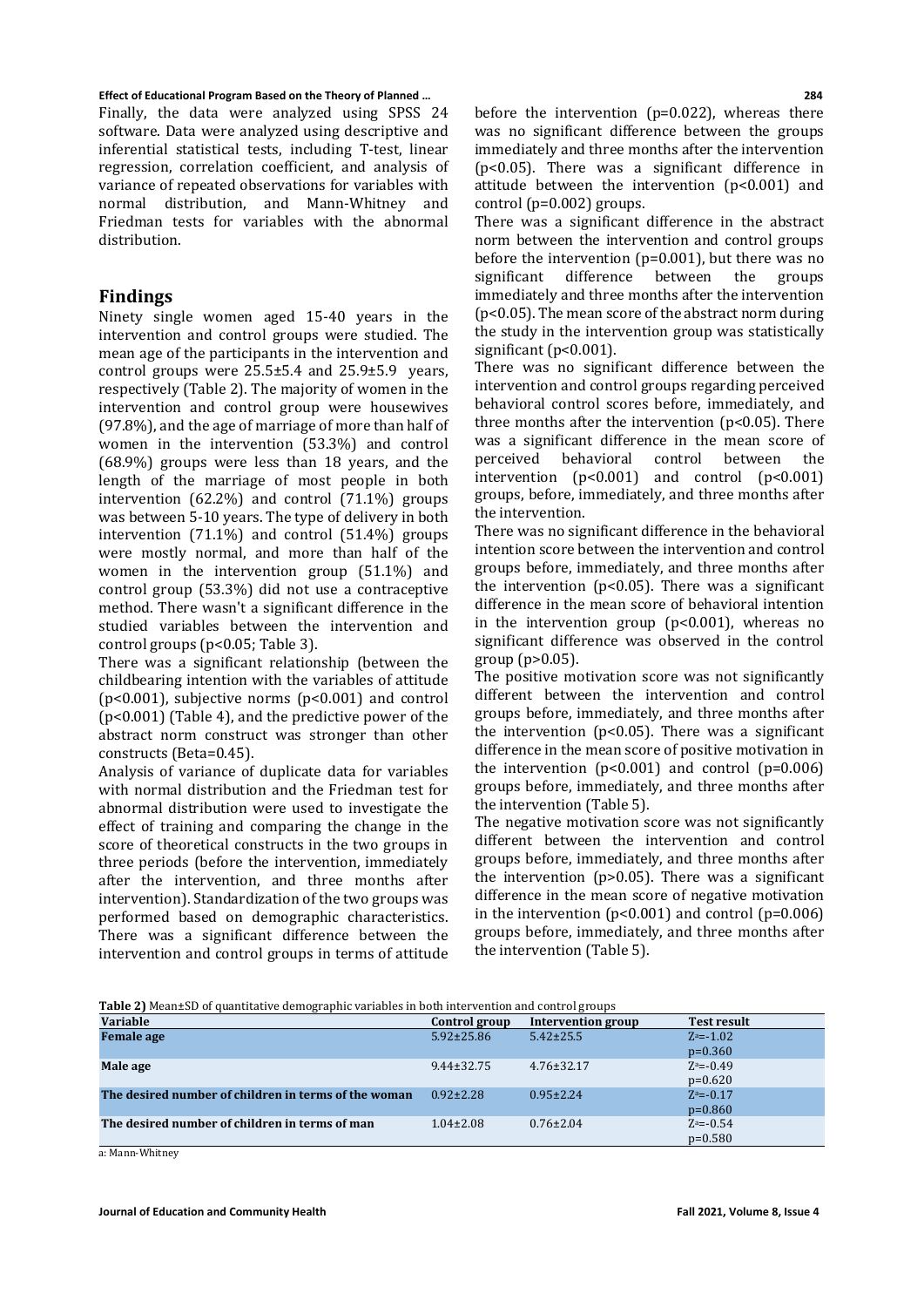| 285<br>Table 3) Frequency and percentage of qualitative demographic variables in both intervention and control groups before intervention |                      |                           | Vatanparast Z. et al. |
|-------------------------------------------------------------------------------------------------------------------------------------------|----------------------|---------------------------|-----------------------|
| <b>Variables</b>                                                                                                                          | Control group        | <b>Intervention</b> group | <b>Test result</b>    |
|                                                                                                                                           | Number (%)           | Number (%)                |                       |
| <b>Female education level</b>                                                                                                             |                      |                           |                       |
| Sub high school                                                                                                                           | 24 (53.3)            | 20(44.4)                  | $x^2 = 0.71$          |
| Above high school                                                                                                                         | 21(46.7)             | 25(55.6)                  | $p=0.393*$            |
| <b>Male education level</b>                                                                                                               |                      |                           |                       |
| Sub high school                                                                                                                           | 34 (75.6)            | 34 (75.6)                 | $\chi^2=0$            |
| Above high school                                                                                                                         | 11 (24.4)            | 11 (24.4)                 | p>0.997*              |
| <b>Occupational status of women</b><br>Housewife                                                                                          |                      |                           | $\chi^2=0$            |
| Employee                                                                                                                                  | 44 (97.8)<br>1(2.2)  | 44 (97.8)<br>1(2.2)       | p>0.997*              |
| Occupational status of men                                                                                                                |                      |                           |                       |
| Farmer and rancher                                                                                                                        | 5(11.1)              | 7(15.6)                   | $x^2 = 1.75$          |
| Worker                                                                                                                                    | 20 (44.4)            | 24 (53.3)                 | $p=0.410*$            |
| Free                                                                                                                                      | 20 (44.4)            | 14(31.1)                  |                       |
| Marriage age                                                                                                                              |                      |                           |                       |
| 18 >                                                                                                                                      | 31(68.9)             | 24(53.3)                  | $\chi^2$ = 3.67       |
| $30 - 18$                                                                                                                                 | 13 (28.9)            | 21(46.7)                  | $p=0.125*$            |
| 30 <sub>2</sub>                                                                                                                           | 1(2.2)               | $\mathbf{0}$              |                       |
| Length of marriage                                                                                                                        |                      |                           |                       |
| 5 <sub>5</sub>                                                                                                                            | 5(11.1)              | 8(17.2)                   | $x^2 = 1.01$          |
| $10-5$                                                                                                                                    | 32(71.1)             | 28 (62.2)                 | $p=0.618*$            |
| 10 ><br>Age at the first pregnancy                                                                                                        | 8(17.2)              | 9(20.0)                   |                       |
| 18 <sub>2</sub>                                                                                                                           | 12(26.7)             | 12(26.7)                  | $\chi^2 = 0.3$        |
| $30 - 18$                                                                                                                                 | 30(66.7)             | 31 (68.9)                 | p>0.996*              |
| 30 <sub>2</sub>                                                                                                                           | 3(6.7)               | 2(4.4)                    |                       |
| <b>History of abortion</b>                                                                                                                |                      |                           |                       |
| Yes                                                                                                                                       | 8(17.4)              | 10(22.2)                  | $z = 0.27$            |
| No                                                                                                                                        | 37 (82.2)            | 35 (77.8)                 | $p=0.591$             |
| <b>History of stillbirth</b>                                                                                                              |                      |                           |                       |
| Yes                                                                                                                                       | 1(2.2)               | 1(2.2)                    | $z = 0$               |
| N <sub>o</sub>                                                                                                                            | 44 (97.8)            | 44 (97.8)                 | p>0.999               |
| Child death history                                                                                                                       |                      |                           |                       |
| Yes                                                                                                                                       | 2(4.4)               | 2(4.4)                    | $z = 0$               |
| No                                                                                                                                        | 43 (95.6)            | 43 (95.6)                 | p>0.999               |
| Presence of a congenital or genetic defect or abnormality in the child<br>Yes                                                             | $\mathbf{0}$         | 1(2.2)                    | $z = 1.01$            |
| N <sub>o</sub>                                                                                                                            | 45 (100)             | 44 (97.8)                 | $p = 0.314$           |
| <b>Type of delivery</b>                                                                                                                   |                      |                           |                       |
| Natural                                                                                                                                   | 23(51.4)             | 32(71.1)                  | $z = 3.78$            |
| Cesarean section                                                                                                                          | 22 (48.9)            | 13 (28.9)                 | $p=0.052$             |
| <b>History of infertility</b>                                                                                                             |                      |                           |                       |
| N <sub>o</sub>                                                                                                                            | 42 (93.3)            | 42 (93.3)                 | $z = 0$               |
| Primary infertility                                                                                                                       | 1(2.2)               | 1(2.2)                    | p>0.999               |
| Secondary infertility                                                                                                                     | 2(4.4)               | 2(4.4)                    |                       |
| <b>Method of contraception</b>                                                                                                            |                      |                           |                       |
| Does not have                                                                                                                             | 24 (53.3)            | 23(51.1)                  | $x^2 = 6.58$          |
| <b>Combined hormones</b><br>Condom                                                                                                        | 5(11.1)              | 8(17.8)                   | $p=0.073*$            |
| <b>IUD</b>                                                                                                                                | 11 (24.4)<br>5(11.1) | 4(31.1)<br>$\mathbf{0}$   |                       |
| Woman's willingness or unwillingness reasons for next pregnancy                                                                           |                      |                           |                       |
| Economic security                                                                                                                         | 33 (73.3)            | 33 (73.3)                 | $\chi^2 = 1.8$        |
| Free insurance                                                                                                                            | 3(6.7)               | 2(4.4)                    | $p=0.681*$            |
| Woman's physical and mental fitness                                                                                                       | 6(13.3)              | 9(20.0)                   |                       |
| Children age differences                                                                                                                  | 3(6.7)               | 1(2.2)                    |                       |
| Income                                                                                                                                    |                      |                           |                       |
| 500000                                                                                                                                    | 21 (46.7)            | 26(57.8)                  | $x^2 = 3.2$           |
| 1000000-500000                                                                                                                            | 17 (37.8)            | 17 (37.8)                 | $p=0.227*$            |
| 1000000>                                                                                                                                  | 7(15.6)              | 2(4.4)                    |                       |

\*Chi-square

# **Table 4)** Predicting the constructs of the theory of planned behavior on the childbearing intention in one-child women (p<0.001)

| <b>Childbearing Intention</b>       | Coefficient | The standard error | <b>Beta</b> |         |
|-------------------------------------|-------------|--------------------|-------------|---------|
| <b>Attitude</b>                     | 0.23        | $0.02\,$           | 0.29        | 8.67    |
| <b>Subjective norm</b>              | 0.22        | 0.01               | 0.45        | 12.78   |
| <b>Perceived behavioral control</b> | $-0.59$     | 0.07               | $-0.25$     | $-7.86$ |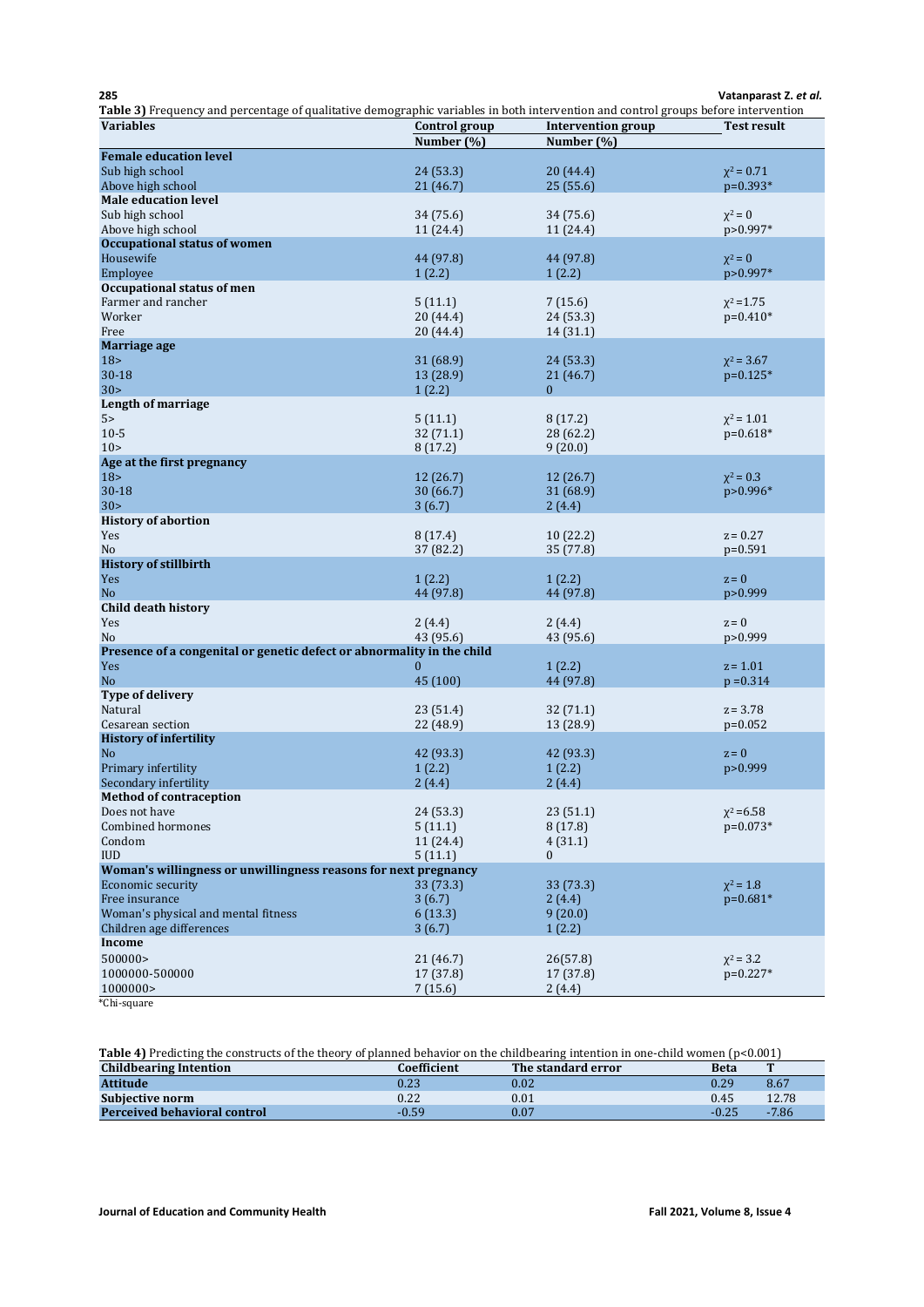**Table 5)** Mean±SD of theory structures in intervention and control groups, before, immediately, and three months after educational intervention

| <b>Structure</b>             | <b>Before</b><br>intervention | Immediately<br>after<br>intervention | Three months<br>after the<br>intervention | Immediately<br>compared to before<br>intervention | Three months after<br>the intervention<br>compared to before<br>intervention | p-value |
|------------------------------|-------------------------------|--------------------------------------|-------------------------------------------|---------------------------------------------------|------------------------------------------------------------------------------|---------|
| <b>Attitude</b>              |                               |                                      |                                           |                                                   |                                                                              |         |
| Intervention                 | 29.71±3.66                    | $30.22 \pm 3.74$                     | $29.77 \pm 3.05$                          | $0.51 \pm 5.56$                                   | $0.6 + 4.91$                                                                 | < 0.001 |
| Control                      | 31.48±3.92                    | $1.95 \pm 4.83$                      | 32.06±4.87                                | $0.46 \pm 6.88$                                   | $0.57 \pm 6.16$                                                              | 0.002   |
| Test result                  | $t = -2.22a$                  | $z = -1.41b$                         | $z=-2.005b$                               | $z=-0.04b$                                        | $z=-0.25b$                                                                   |         |
|                              | $p=0.022$                     | $p=0.158$                            | $p=0.041$                                 | $p=0.967$                                         | $p=0.853$                                                                    |         |
| Subjective norm              |                               |                                      |                                           |                                                   |                                                                              |         |
| Intervention                 | 29.17±3.36                    | $29.93 \pm 5.06$                     | $31.24 \pm 4.22$                          | $0.75 + 5.71$                                     | $2.06 \pm 4.41$                                                              | < 0.001 |
| Control                      | 31.88±3.83                    | 30.55±2.87                           | 30.15±4.35                                | $-1.33 \pm 5$                                     | $-1.73 \pm 6.04$                                                             | 0.060   |
| Test result                  | $z=-3.31b$                    | $z = -1.2b$                          | $t = -1.11b$                              | $z = -1.84b$                                      | $z=-3.52b$                                                                   |         |
|                              | $pvalue = 0.001$              | $p=0.224$                            | $p=0.266$                                 | $p=0.0695$                                        | p<0.001                                                                      |         |
| perceived behavioral control |                               |                                      |                                           |                                                   |                                                                              |         |
| Intervention                 | $15.17 \pm 2.9$               | $15.42 \pm 2.8$                      | 14.84±3.08                                | $0.24 \pm 4.32$                                   | $3.86 \pm 0.33$                                                              | < 0.001 |
| Control                      | 15.66±2.38                    | $15.6 \pm 2.58$                      | 15.86±1.94                                | $-0.06 \pm 3.33$                                  | $0.2 \pm 3.5$                                                                | < 0.001 |
| Test result                  | $z=-0.815b$                   | $z=-0.161b$                          | $z=-0.968b$                               | $z=-0.349b$                                       | $z=-3.52b$                                                                   |         |
| <b>Intention</b>             | $p=0.417$                     | $p=0.875$                            | $p=0.334$                                 | $p=0.732$                                         | $p=0.711$                                                                    |         |
| Intervention                 | $5.35 \pm 2.44$               | $5.42 \pm 2.29$                      | $5.17 \pm 2.13$                           | $0.06 \pm 3.31$                                   | $-0.17 \pm 2.83$                                                             | < 0.001 |
| Control                      | $5.02 \pm 2.45$               | $5.6 \pm 2.57$                       | $4.73 \pm 2.57$                           | $0.57 + 3.1$                                      | $-0.28 \pm 3.65$                                                             | 0.181   |
| Test result                  | $t = -2.22b$                  | $z = 1.41b$                          | $z=-2.005b$                               | $z=-0.04b$                                        | $z=-0.25b$                                                                   |         |
|                              | $p=0.029$                     | $p=0.152$                            | $p=0.044$                                 | $p=0.961$                                         | $p=0.831$                                                                    |         |
| <b>Positive motivation</b>   |                               |                                      |                                           |                                                   |                                                                              |         |
| Intervention                 | 102.24±16.08                  | $104.42 \pm 17.53$                   | 108.13±15.71                              | 24.87±2.17                                        | $20.94 \pm 5.88$                                                             | < 0.001 |
| Control                      | 109.15±15.83                  | $107.6 \pm 16.17$                    | 102.08±17.63                              | $-1.55 \pm 21.17$                                 | $-7.06 \pm 23.03$                                                            | 0.006   |
| Test result                  | $z = -1.68b$                  | $z = -1.04b$                         | $z = -1.83b$                              | $z=0.76b$                                         | $z=-2.84b$                                                                   |         |
|                              | $p=0.092$                     | $p=0.293$                            | $p=0.064$                                 | $p=0.449$                                         | $p=0.004$                                                                    |         |
| <b>Negative motivation</b>   |                               |                                      |                                           |                                                   |                                                                              |         |
| Intervention                 | $46.24 \pm 7.62$              | $45.71 \pm 5.67$                     | $46.42 \pm 5.52$                          | $-0.53 \pm 10.23$                                 | $0.17 \pm 8.29$                                                              | < 0.001 |
| Control                      | $47.97 \pm 5.69$              | 46.88±4.44                           | $45.93 \pm 8.12$                          | $-1.08 \pm 7.38$                                  | $-2 \pm 0.04$                                                                | 0.006   |
| Test result                  | $t = -1.22a$                  | $z = -0.9b$                          | $t = 0.33a$                               | $t = 0.29a$                                       | $t = 1.15^a$                                                                 |         |
|                              | $p=0.226$                     | $p=0.364$                            | $p=0.731$                                 | $p=0.769$                                         | $p=0.251$                                                                    |         |

a: Independent T-test; b: Mann-Whitney

# **Discussion**

The application of planned behavior theory predicts and understands behavior and includes the behavioral spectrum from behavior change, behavior intention to behavior display, the effect of which its effect has been confirmed empirically in many studies [10, 17].

Many studies have shown that the theory of planned behavior has influenced women's reproductive behaviors [18], childbearing intention to have children of married women with one child [19], intention to have sex in married women [20], the type of delivery [21], predicting IUD usage behavior [22], breastfeeding behavior of mothers [23], intention to solve the problem of infertility, receiving pre-pregnancy care [24], breastfeeding knowledge and practice in primiparous women's experiences <sup>[25]</sup>, aerobic physical activity and resistance training in adults with type 2 diabetes <sup>[26]</sup>. However, the results of this study showed that the planned behavior theory could only be partially effective on the constructs of the abstract norm and behavioral intention. According to the theory of planned behavior, the most important factor determining the behavior of each individual is the behavioral intention, which is perceived under the influence of attitude structure, mental norms, and behavioral control [22].

The findings of some studies based on the planned behavior theory regarding women's childbearing intention confirmed the effect of the constructs of the planned behavior theory on women's behavioral intention and other underlying factors. For example, the study by Ajzen & Klobas [28] showed that the theory of planned behavior could be useful for further understanding childbearing goals. The important criteria leading to this decision can be identified by examining behavioral normative and control beliefs about childbearing. However, contextual factors such as nationality, general values of life, attitudes toward childlessness, personality traits, religion, and demographic variables such as age, housing conditions, income, and education play an important role in reproductive tendencies. However, contextual factors such as nationality, general values of life, attitudes toward childlessness, personality traits, religion, and demographic variables such as age, housing conditions, income, and education play an important role in childbearing tendencies. In addition, the results showed that the application of the theory of planned behavior in large-scale studies could provide very useful information about childbearing decisions. The findings of a study by Lukšík also confirmed that sociological variables such as having a suitable job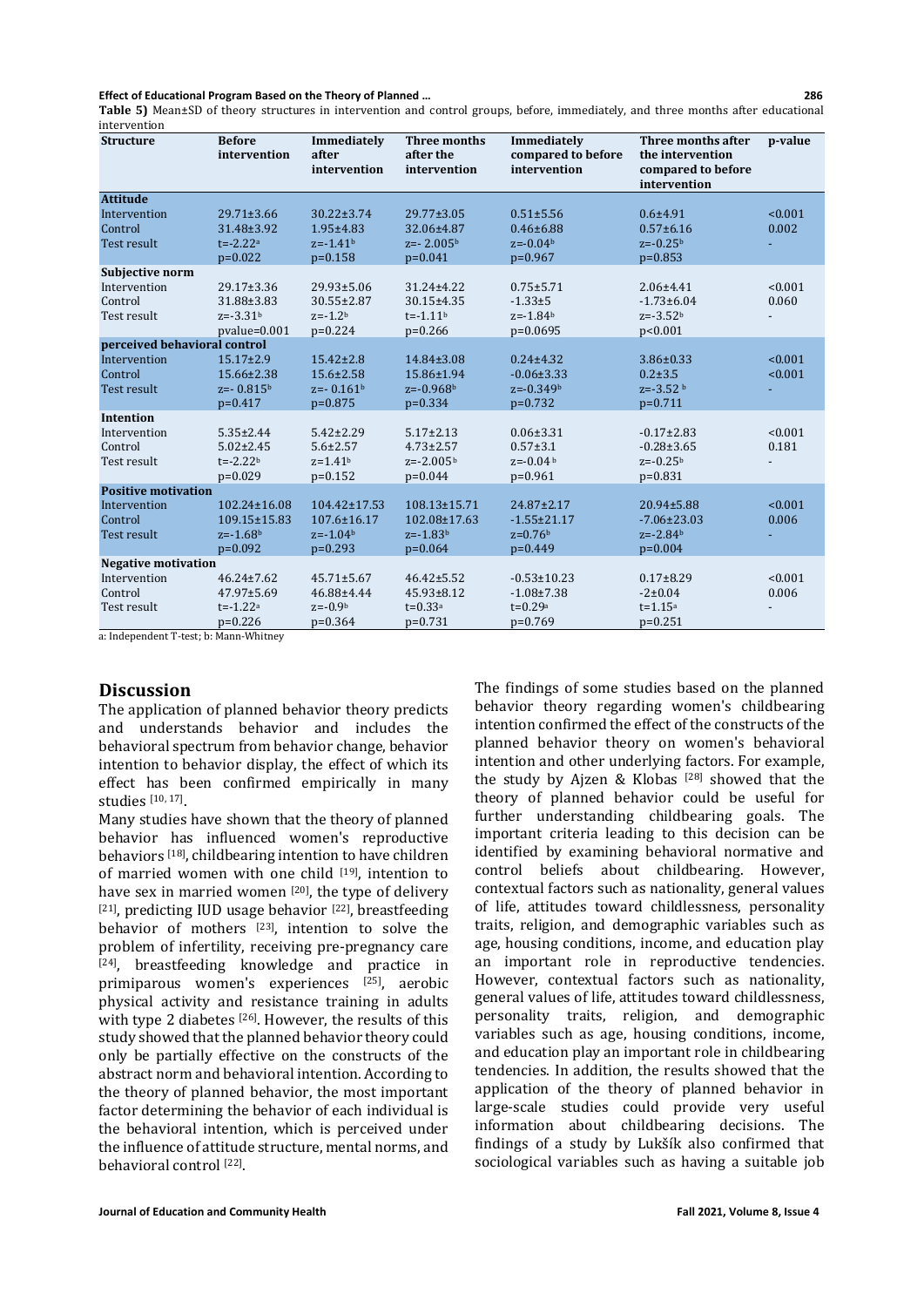and housing, stable marital status, access to kindergarten. psychological factors of the theory of planned behavior, play an important role in the couple's decision-making process within the next three years. The results of descriptive analysis showed that among the demographic variables, only the income of individuals had a significant relationship with childbearing intention (p=0.04), and it was found that people with incomes above one million Toman have a higher average intention to have children. Other<br>demographic variables had no significant variables had relationship with childbearing intention (p<0.05).

The results of Tavousi *et al*. [29] showed a significant relationship between unwillingness to childbearing with variables such as older age, younger age of marriage, having more children, fewer stillbirths, and abortions. In addition, the reluctance to childbearing in people with a "bad/very bad" income is about 2.82 times that of people with a "good/very good" income. Amininsab *et al*. [30] found that economic factors are the important factor to childbearing according to the subjects' opinion. In this research, children were considered future profiteers, but today to move from traditional to modern societies and even beyond, children are profitable and impose high costs on families for reasons such as unemployment. Therefore, many people, despite their inner desire, decide to reduce childbearing. Afarini *et al*. [12] showed that demographic factors including age, women's education level, and family economic status were the main determinants of women's intention to have children, and it is necessary to improve the economic situation of families to promote childbearing.

In this study, the subjects had no university education and were housewives, and economic insecurity is the most important reason for unwillingness to childbearing for most of them (more than 90%). In another study by Tavuosi *et al*. [31], the common reasons for reluctance to childbearing were, respectively, worries about securing the future of new children, worries about economic problems by having another child, and the sufficient number of current children, respectively, and the important reason for the reluctance to childbearing economic problems. In Razavizadeh *et al*. [32], parents' economic and welfare concerns and restrictions were among the most important parent-centered concerns about low childbearing opportunities and delays in childbearing. In the study of Hosseini *et al*. [33], the most important reasons for preferring the one-child pattern were determined by economic problems and the problem of families in raising their children, respectively. The results of this study showed that demographic policies to prevent further decline in fertility should focus on employment, family, and quality of life, especially among women without children, one-child women, and newly married couples. The results of most studies in this regard

**287 Vatanparast Z.** *et al.*

show that economic status is an important factor in health outcomes and the desire to have more children.

Although the planned behavior theory has been reported as a useful model for predicting and modifying behavior by relying on important constructs, including attitudes, abstract norms, perceived behavioral control, and behavioral intention, this theory has not been effective in the present study; therefore, more studies should be done in this field. Among the reasons for the inconsistency between the results of this study and other similar studies are the differences in the economic status of the target group, demographic characteristics, and the tools. Decision-making to childbearing is one of the major events in a couple's life, which is influenced by many aspects of life such as health, economic status, welfare, and family culture [34].

Various studies have examined different reasons and perspectives for reducing childbearing intention. For example, Abbasi Shavazi and Khajeh Salehi [35] showed that the desire for childbearing decreases with increasing the level of education and social participation of women. The increase in the education level and the widespread entry of female students into universities in recent years in Iran has led to profound changes in women's ideas and behavior, which some studies have identified as an influential factor in women's reproductive behavior. Because entering university and increasing the level of education affects fertility through changes in individual attitudes and beliefs and the formation of modern attitudes, indirectly and through raising the age of marriage, directly and thus delaying the age of childbearing. Also, social media and networks, educational. recreational and social, and cultural facilities have led to women joining these associations, even with no have higher education or occupation, and it means that women spend more time outdoors and have fewer children to follow up such activities. In a study by Mobasheri *et al*. [4] , it was found that the three factors of increasing costs and economic pressure, the lack of support and welfare facilities from the government for childbearing, and the misconception that"having more children is a sign of a weaker social culture" are the important factors affecting childbearing.

The research of Kalantari *et al*. [36] also showed that the variable of social participation has a decreasing effect, and the variable of religious orientation has an increasing effect on the tendency of young people to childbearing.

In a study by Li&Fan [37] , factors influencing decisionmaking for fertility were the need for a fixed income and the cost of raising a child, child sexual preference, parental health, as well as other important factors influencing fertility intention, including ethnicity and education level. Couples in ethnic minorities have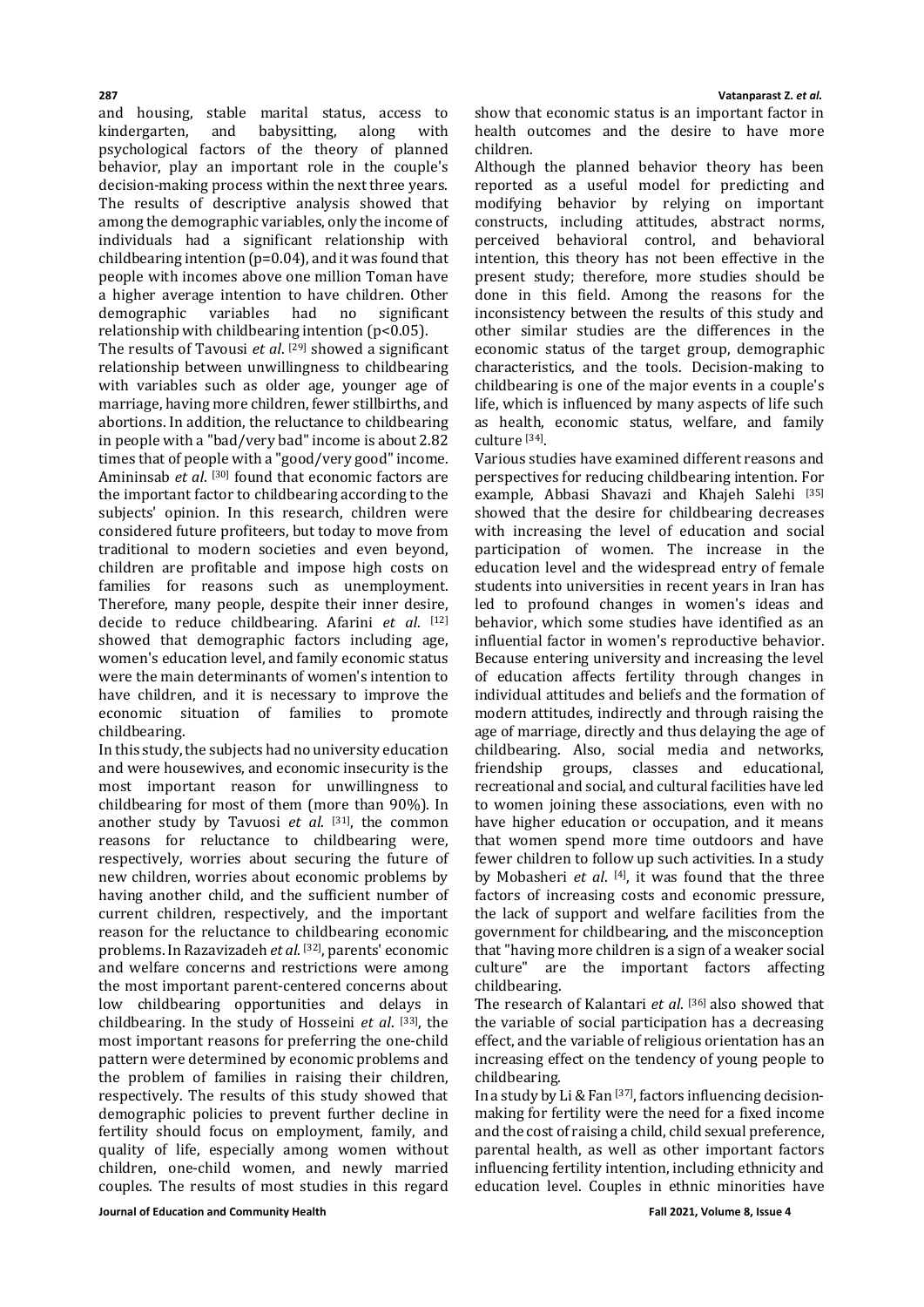less understanding of social norms affecting fertility, and people with higher education have more perceived behavioral control over having the next child.

The limitations of this study were individual differences, psychological state, and accuracy of the subjects in filling out the questionnaires. The possibility of affectability of the participants in the test and control groups from other information sources was also considered one of the limitations.

It is suggested to study spouses in the educational intervention of the planned behavior theory. Given the important role of religious beliefs among Iranians, especially in smaller communities such as cities and villages, it is suggested to study some variables appropriate to Iranian society, such as religious beliefs related to the childbearing intention in designing questions for research constructs. Also, it is suggested to use different models, examining the individual and social factors simultaneously and comparing the results in the subjects with different demographic characteristics. To influence the factor of mental norms, interventions should be designed to train key people.

# **Conclusion**

The theory of planned behavior does not affect the childbearing intention of one-child women, indicating a need for further studies in this area.

**Acknowledgments:** We thank the Vice Chancellor for Research and Education of Mashhad University of Medical Sciences, the officials and participants in the study, and all those who helped us in this research.

**Ethical Permissions:** Registration in the clinical trial with the number IRCT20160710028863N32 and registration in the ethics committee of Mashhad University of Medical Sciences with code IR.MUMS.REC.1397.012, obtaining written consent from research units, the confidentiality of participants' information, a full explanation of research objectives, samples Remaining the right to leave the study for the participants, anticipating the necessary measures to prepare the reception of the participants and at the end, awarding the training package in appreciation of the participants of the control group.

**Conflicts of Interests:** This study is taken from the master thesis in health education and health promotion, approved by Mashhad University of Medical Sciences.

**Authors' Contribution:** Vatanparast Z (First Author), Introduction Writer/Methodologist/Main Researcher/ Discussion Writer (40%); Peyman N (Second Author), Methodologist/Main Researcher (30%); Ismaili H (Third Author), Statistical Analyst(20%); Gholian Avval M (Fourth Author), Methodologist (10%).

**Funding/Support:** The financial resources of this research are provided by Mashhad University of Medical Sciences.

### **References**

1- Khalaj Abadi Farahani F, Saraei H. Exploration of underlying factors for single child intention and behavior in Tehran. Womens Strateg Stud. 2016;18(71):29-58.

2- Fathi E. A look at the past, present and future of the Iran's population. Tehran: Statistics Research Institute; 2020. [Persian]

3- Neinavai M, Ahmadi G, Soltani HR. Evaluation of women's satisfaction with the ministry of health's performance in relation to fertility management and relationship with individual factors. J Med Counc Islam Repub Iran. 2018;36(3):152-9. [Persian]

4- Mobasheri M, Alidosti M, Heidari Soureshjani S, Khosravi F, Khalafeyan P, Jalilian M. Determination of the most important factors influencing the fertility patterns of single child and without child families in Shahr-e-kord city in 2013. J Ilam Univ Med Sci. 2013;21(6):63-70. [Persian]

5- Erfani A. Policy implications of cultural shifts and enduring low fertility in Iran. Commun Health. 2019;6(2):112-5. [Persian]

6- IH M. Population BoFHa one child counsoling. Tehran: Ministry of Health and Medical Education; 2016. [Persian]

7- Baezzat F, Marzbani Y, Ahmadi Ghozlojeg A, Marzbani Y, Karimi A, Azarnioshan B. A study of psychometric properties of Persian version of attitudes toward fertility and childbearing scale. Nurs Midwifery J. 2017;15(1):37- 47. [Persian]

8- Hatami H, Razavi S, Eftekhar H, Majlesi F, Sayed Nozadi M, Parizadeh MJ. Comprehensive book of public health. Tehran: Arjemand Publications; 2007. p.45-7. [Persian]

9- Downs DS, Hausenblas HA. The theories of reasoned action and planned behavior applied to exercise: A metaanalytic update. J Phys Act Health. 2005;2(1):76-97.

10- Glanz K, Rimer BK, Viswanath K. Health Behavior and Health Education: Theory, research and practice. 4th edition. San Francisco: Jossey-Bass Publisher; 2008.

11- Lukšík I, Bianchi G, Popper M, Baboš P. Factors affecting decisions to have a second child: Exploiting the theory of planned behaviour. Polish Psychol Bull. 2016;47(4):421- 30.

12- Afarini FS, Akbari N, Montazeri A. The relationship between social support and the intention of childbearing in women of reproductive age. Payesh (Health Monit). 2018;17(3):315-28. [Persian]

13- Sanavi FS, Ansari-Moghaddam A, Shovey MF, Rakhshani F. Effective education to decrease elective caesarean section. J Pak Med Assoc. 2014;64(5):500-5.

14- Pezeshki MZ, Zeighami B, Miller WB. Measuring the childbearing motivation of couples referred to the Shiraz health center for premarital examinations. J Biosoc Sci. 2005;37(1):37-53.

15- Khadivzadeh T, Arghavani E, Shakeri MT. Relationship between fertility motivations and preferences in couples. The Iran J Obstet, Gynecol Infertil. 2014;17(114):8-18. [Persian]

16- Nakhaei N. Consequences and problems of having only one child. Kerman: Fanoos Publication; 2017. [Persian]

17- Taylor D, Bury M, Campling N, Carter S, Garfied S, Newbould J, et al. A review of the use of the health belief model (HBM), the theory of reasoned action (TRA), the theory of planned behaviour (TPB) and the transtheoretical model (TTM) to study and predict health related behaviour change [Report]. London: The National Institute for Health and Care Excellence; 2006 Jun.

18- Miri MR, Moasheri BN, Moodi M, Soorgi Z, Hoseini H. Behavioral intention model (BIM) application in productivity behaviors of employed women in Birjand university of medical sciences. J Birjand Univ Med Sci. 2005;12(3-4):9-15. [Persian]